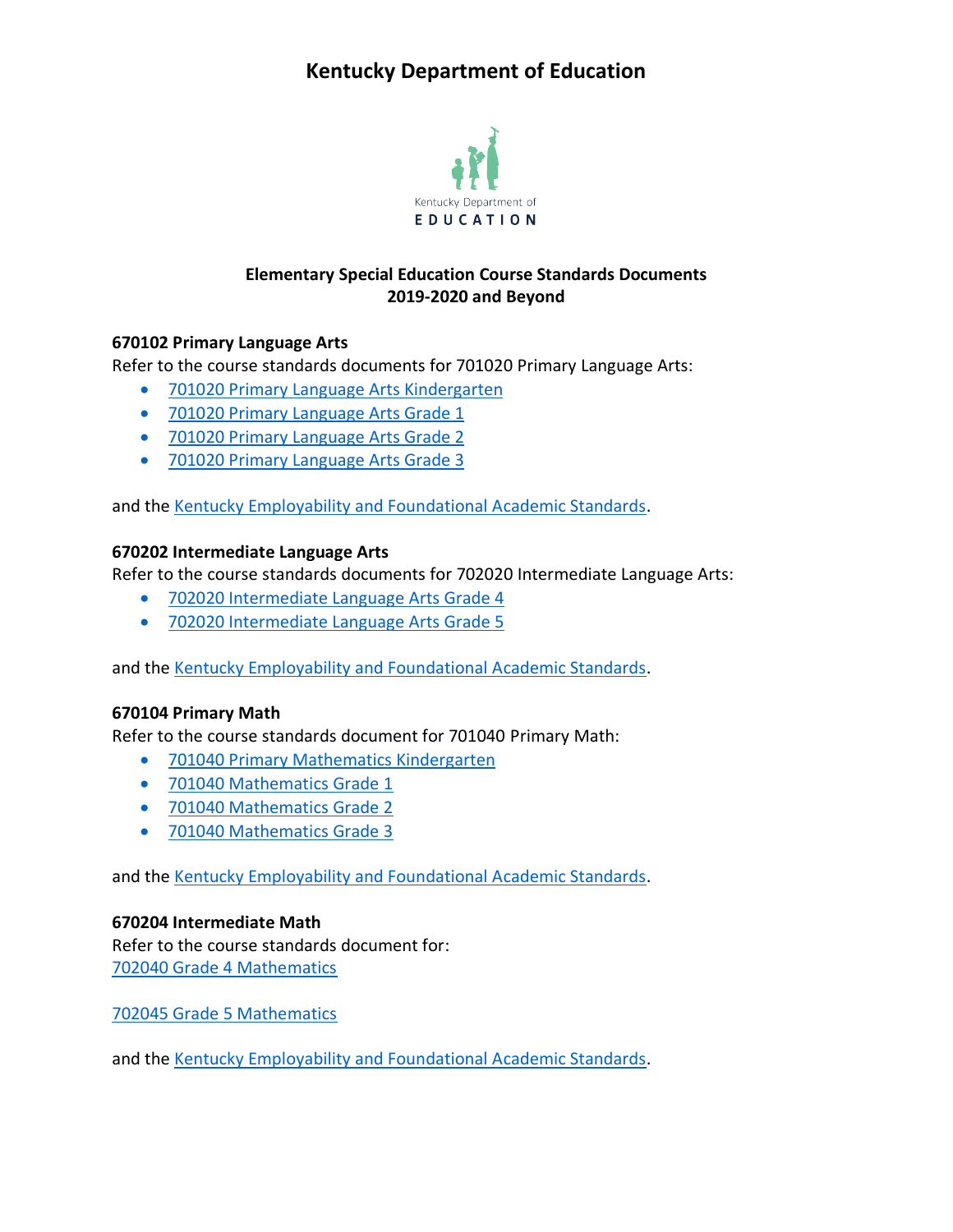# **Kentucky Department of Education**

#### **670105 Primary Social Studies**

Refer to the course standards document for 701050 Primary Social Studies: [701050 Primary Social Studies Kindergarten](https://education.ky.gov/curriculum/standards/kyacadstand/Documents/701050_Primary_Social_Studies_Kindergarten_2019.pdf)

[701050 Primary Social Studies Grade 1](https://education.ky.gov/curriculum/standards/kyacadstand/Documents/701050_Primary_Social_Studies_Grade_1_2019.pdf)

[701050 Primary Social Studies Grade 2](https://education.ky.gov/curriculum/standards/kyacadstand/Documents/701050_Primary_Social_Studies_Grade_2_2019.pdf)

[701050 Primary Social Studies Grade 3](https://education.ky.gov/curriculum/standards/kyacadstand/Documents/701050_Primary_Social_Studies_Grade_3_2019.pdf)

and the [Kentucky Employability and Foundational Academic Standards.](https://education.ky.gov/curriculum/standards/kyacadstand/Documents/EFASAA_Standards.pdf)

## **670205 Intermediate Social Studies**

Refer to the course standards documents for 701055 Intermediate Social Studies: [702050 Intermediate Social Studies Grade 4](https://education.ky.gov/curriculum/standards/kyacadstand/Documents/702050_Intermediate_Social_Studies_Grade_4_2019.pdf)

[702055 Intermediate Social Studies Grade 5](https://education.ky.gov/curriculum/standards/kyacadstand/Documents/702055_Intermediate_Social_Studies_Grade_5_2019.pdf)

and the [Kentucky Employability and Foundational Academic Standards.](https://education.ky.gov/curriculum/standards/kyacadstand/Documents/EFASAA_Standards.pdf)

#### **670106 Primary Science**

Refer to the course standards documents for 701060 Primary Science: [701060 Primary Science Kindergarten](https://education.ky.gov/curriculum/standards/kyacadstand/Documents/701060_Primary_Science_Kindergarten.pdf)

[701060 Primary Science Grade 1](https://education.ky.gov/curriculum/standards/kyacadstand/Documents/701060_Primary_Science_Grade_1.pdf)

[701060 Primary Science Grade 2](https://education.ky.gov/curriculum/standards/kyacadstand/Documents/701060_Primary_Science_Grade_2.pdf)

[701060 Primary Science Grade 3](https://education.ky.gov/curriculum/standards/kyacadstand/Documents/701060_Primary_Science_Grade_3.pdf)

and the [Kentucky Employability and Foundational Academic Standards.](https://education.ky.gov/curriculum/standards/kyacadstand/Documents/EFASAA_Standards.pdf)

**670206 Intermediate Science**  Refer to the course standards document for: [702060 Intermediate Science Grade 4](https://education.ky.gov/curriculum/standards/kyacadstand/Documents/702060_Intermediate_Science_Grade_4.pdf)

[300155 Integrated Science 5](https://education.ky.gov/curriculum/standards/kyacadstand/Documents/300155_Integrated_Science_5.pdf)

and the [Kentucky Employability and Foundational Academic Standards.](https://education.ky.gov/curriculum/standards/kyacadstand/Documents/EFASAA_Standards.pdf)

## **670302 Elementary** Survey Course **of** the **Visual and Performing Arts**

Refer to the course standards documents for 703020 Elementary Survey Course of the Visual and Performing Arts:

703020 Elementary Survey Course of the [Visual and Performing Arts K-3](https://education.ky.gov/curriculum/standards/kyacadstand/Documents/703020_Elementary_Survey_Course_of_the_Visual_and_Performing_Arts_K-3.pdf)